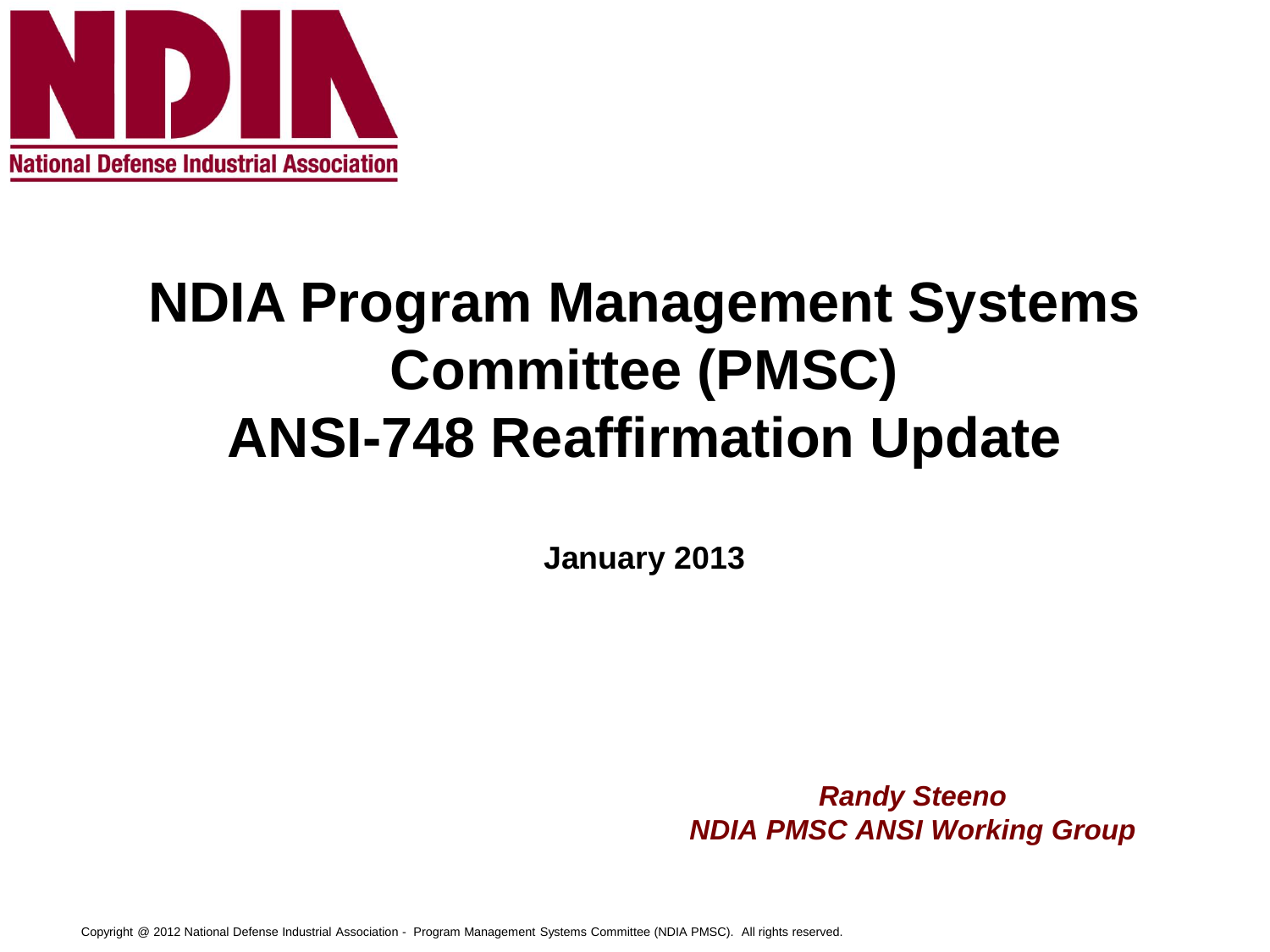#### **ANSI 748 - C EVMS Standard Overview (1 of 2)**

- History of the ANSI 748 EVMS Standard
	- ANSI 748 Initial release approved May 1998
	- ANSI 748-A Reaffirmed August 2002
	- ANSI 748-B Approved July 2007
	- ANSI 748-C Approved, Release is pending
- ANSI 748 EVMS Standard formulated and maintained by NDIA Program Management Systems Committee (PMSC)
	- 47 Comments received from Industry and Govt.
- TechAmerica review and balloting process for approval of edits that will become the  $-C$  version was complete October 15, 2012
	- 28 Comments/concerns received during the balloting process will be adjudicated in the coming weeks
	- Modification to the Standard beyond what was just approved during the balloting process will require a re-ballot with TechAmerica

2

- ANSI 748 C release date still TBD
- Link to ANSI Standards Store can be found on the PMSC website \$65.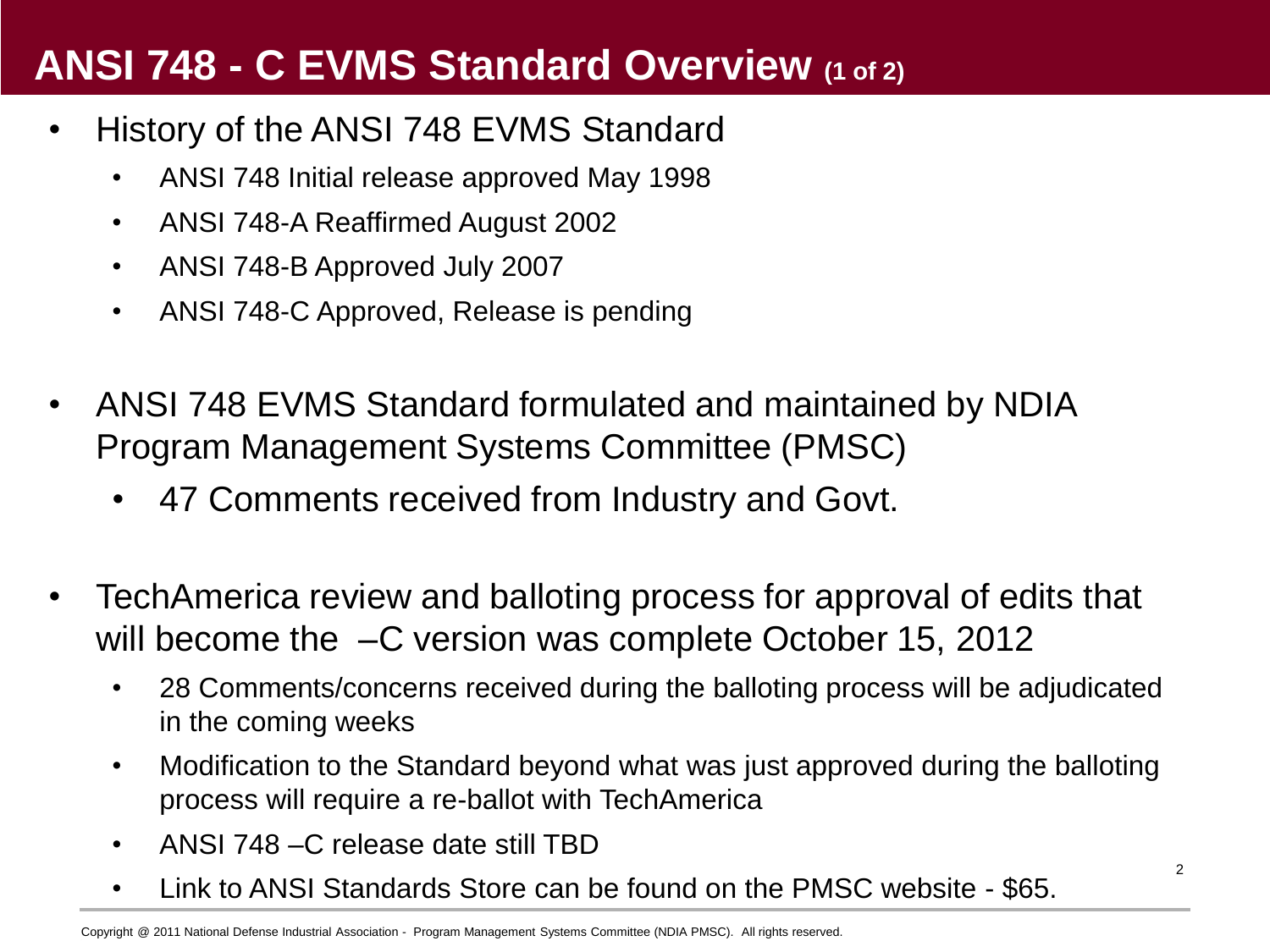### **ANSI 748 - C EVMS Guidelines**

#### **32 EVMS Guidelines**



Foundational content of the 748 Standard (section 2, 32 Guidelines) remains unchanged. The 32 Guidelines are the basis on which companies build Program Management process and the government structures compliance assessment.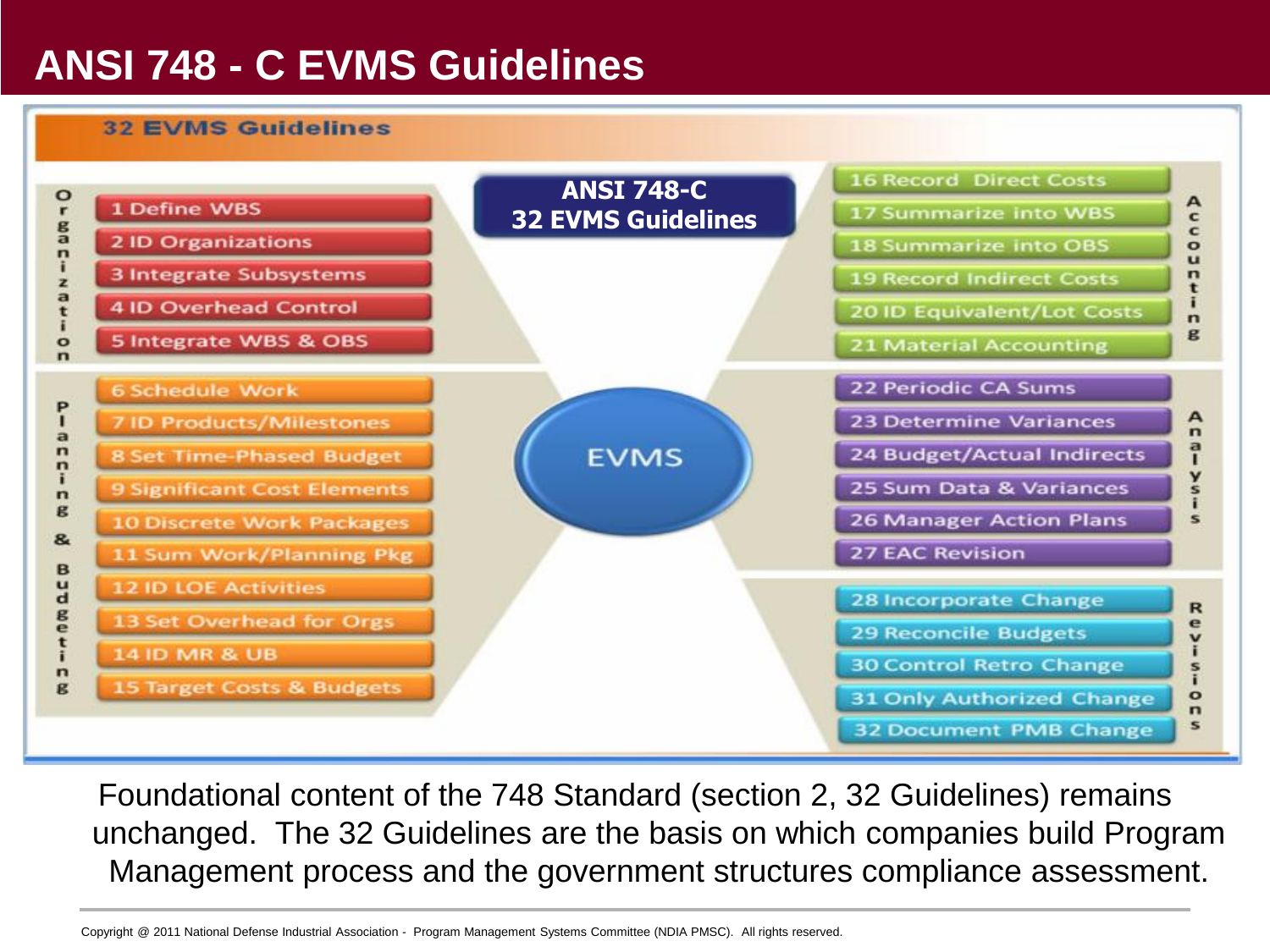#### **ANSI 748 - C Rational for edits**

- Strengthen the use and understanding of "Integrated Program Management"
- Provide additional clarity on items of debate between Industry and Government
- Input from Government partners
- Clarifications and/or modernization of content, Minor corrections
- Comparison review of the Australian & United Kingdom EVMS Standards (Canada uses the ANSI 748 Standard)
	- Increase use of graphics to illustrate point(s)
	- Strengthen discussion of risk
- 1 Item deferred to next revision
	- Input seeks to include Quality Assurance process into the EVMS **Standard**
	- NDIA PMSC is interested in the topic however a Cost/Benefit analysis has not been forthcoming from the submitter
	- Government concurrence with the need to include such input appears to be limited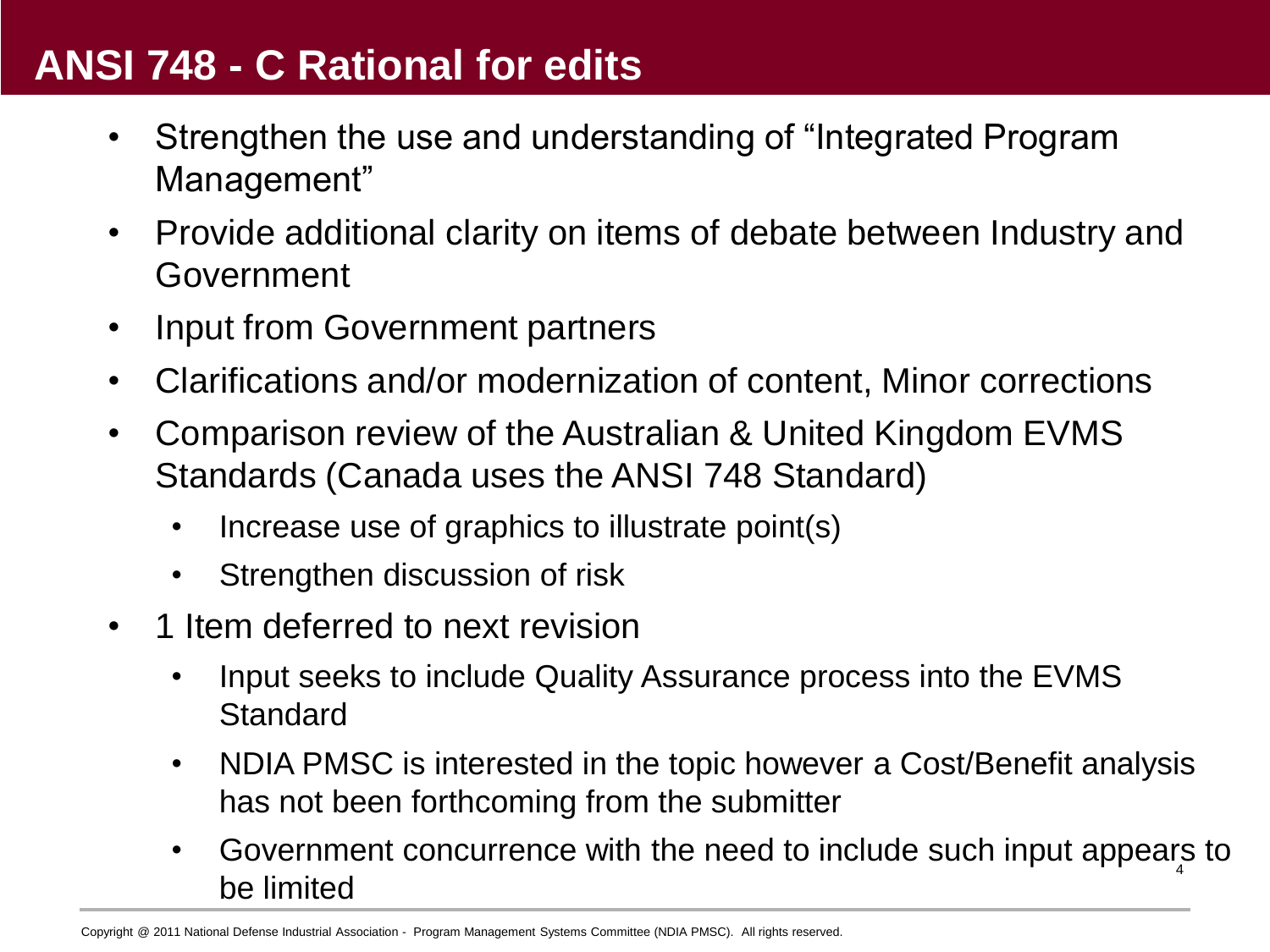#### **ANSI 748 - C Graphics added**

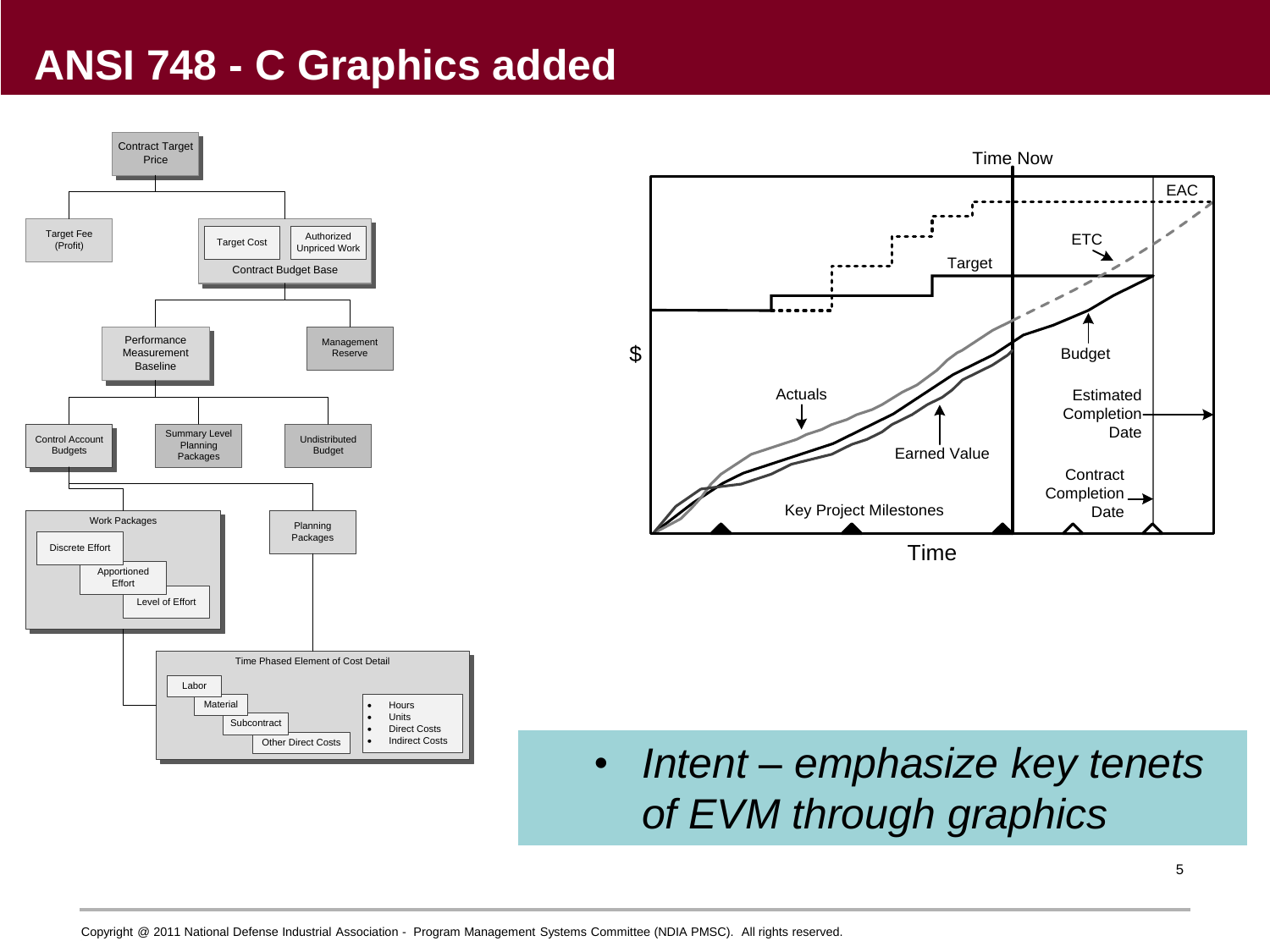#### **ANSI 748 - C Edits of Significance**

- Add PV, EV, and AC acronyms from PMI to ANSI definitions
- Correct Material Variance equations per resolution of Intent Guide Feb. 2011
- Correct ANSI for Guidelines 5 and 10 Multiple Control Accounts at intersection of WBS & OBS per resolution of Intent Guide Feb. 2011
- Clarified the generally acceptable points for measuring material progress are: (1) point of receipt; (2) point of stock; and (3) point of issue to work in process.
- Added content to address Current Period requirements